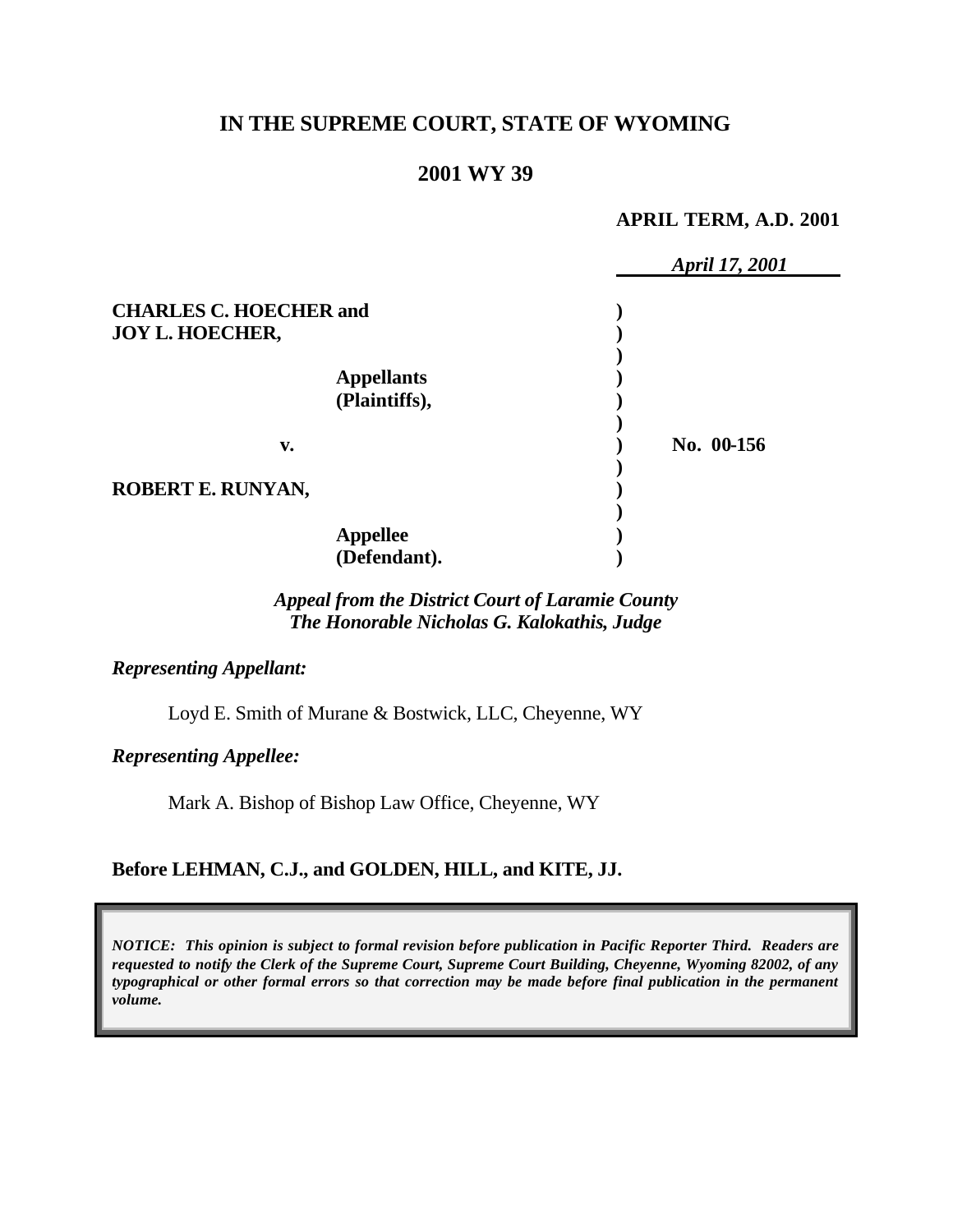### **HILL, Justice.**

[¶1] We review a Judgment and Order of the district court that dismissed with prejudice a complaint filed by the Appellants, Charles and Joy Hoecher (Hoechers). The Hoechers sought to recover damages, as well as attorney's fees, from Appellee, Robert E. Runyan (Runyan), for breach of a real estate sales contract.

[¶2] We will reverse and remand with directions.

### **ISSUES**

[¶3] The Hoechers pose these issues for our resolution:

1. Whether the trial court erred in its interpretation of the contract to buy and sell real estate as a matter of law?

A) Whether, under the guise of interpretation, the trial court rewrote the contract and imported into the agreement terms specifically considered and rejected by the parties?

B) Whether the trial court erred in its interpretation of the financing provisions of the contract as a matter of law?

2. Whether the trial court's legal conclusion that Appellee Robert Runyan failed to qualify for financing is correct as a matter of law?

3. Whether the trial court's factual conclusion that Appellee Robert Runyan failed to qualify for financing is clearly erroneous?

4. Whether the trial court erred as a matter of law in its conclusion that the Appellants waived their right to written notice of Appellee's intention to exercise an option to void the contract and their right to a written letter of declination from Appellee's lender?

5. Whether the trial court erred as a matter of law in ruling that enforcing the written notice requirement would be unconscionable?

6. Whether the trial court's non-sequitur conclusion that Appellee Robert Runyan validly exercised an option to void the contract is error as a matter of law?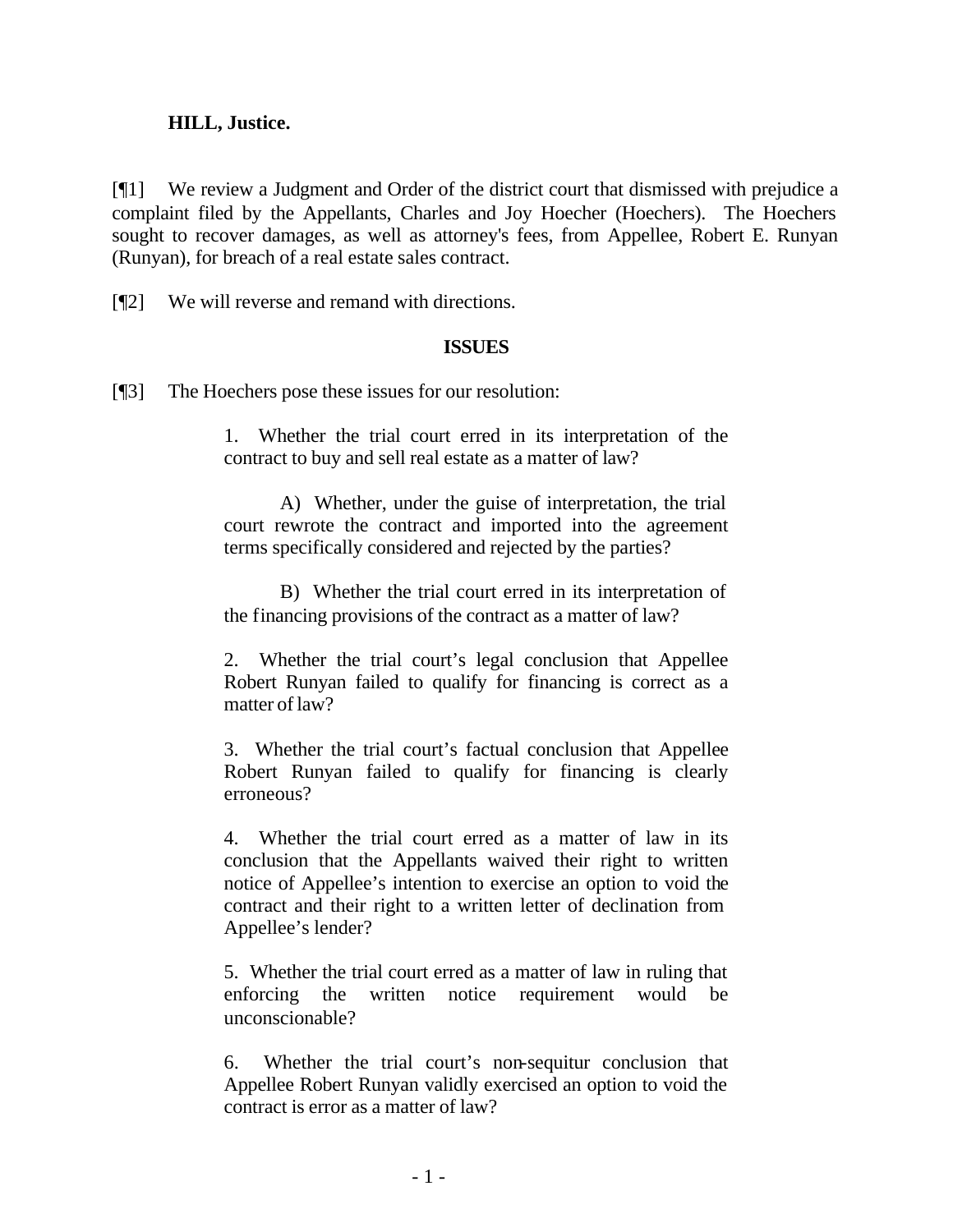7. Whether Appellants, as the non-breaching parties, are entitled to their attorney fees incurred in this appeal and, upon remand, in the trial court proceedings?

Runyan provides this summary of the issues:

I. The trial court was correct in holding that Mr. Runyan's ability to obtain financing was a condition precedent to the contract.

II. The trial court was correct in finding that Mr. Runyan failed to qualify for financing.

III. The trial court was correct in finding that Mr. Runyan exercised his option to void the contract under Paragraph V.E. and that the Appellants' [*sic*] waived their right to written notice of the seller's denial of financing and intent to void the contract.

The Hoechers identify several rebuttal issues in their reply brief:

1. Appellee misstates, mischaracterizes, and embellishes the record.

2. Appellant did not waive the issue of whether the contract is unambiguous.

3. A condition precedent cannot arise from ambiguity.

4. Impracticability is not a defense to a failure to give notice of an event that never occurred.

## **FACTS**

[¶4] The facts are not so much complicated as they are lengthy. The Hoechers set out to sell their home in Cheyenne at an advertised price of \$214,500.00 without the assistance of a real estate agent. Runyan agreed to buy it. As we proceed through the mire of facts, it is helpful to begin with a recitation of the facts which the district court determined were dispositive of this matter, hence, justifying dismissal of the complaint with prejudice. The district court took note of the basic fact that the Hoechers and Runyan had entered into a contract on July 29, 1997. On June 10, 1997, Security First Bank (SFB) sent a letter to Runyan that summarized a conversation Runyan had with SFB on June 10, 1997. The letter stated that SFB would lend Runyan up to \$200,000.00 under these terms: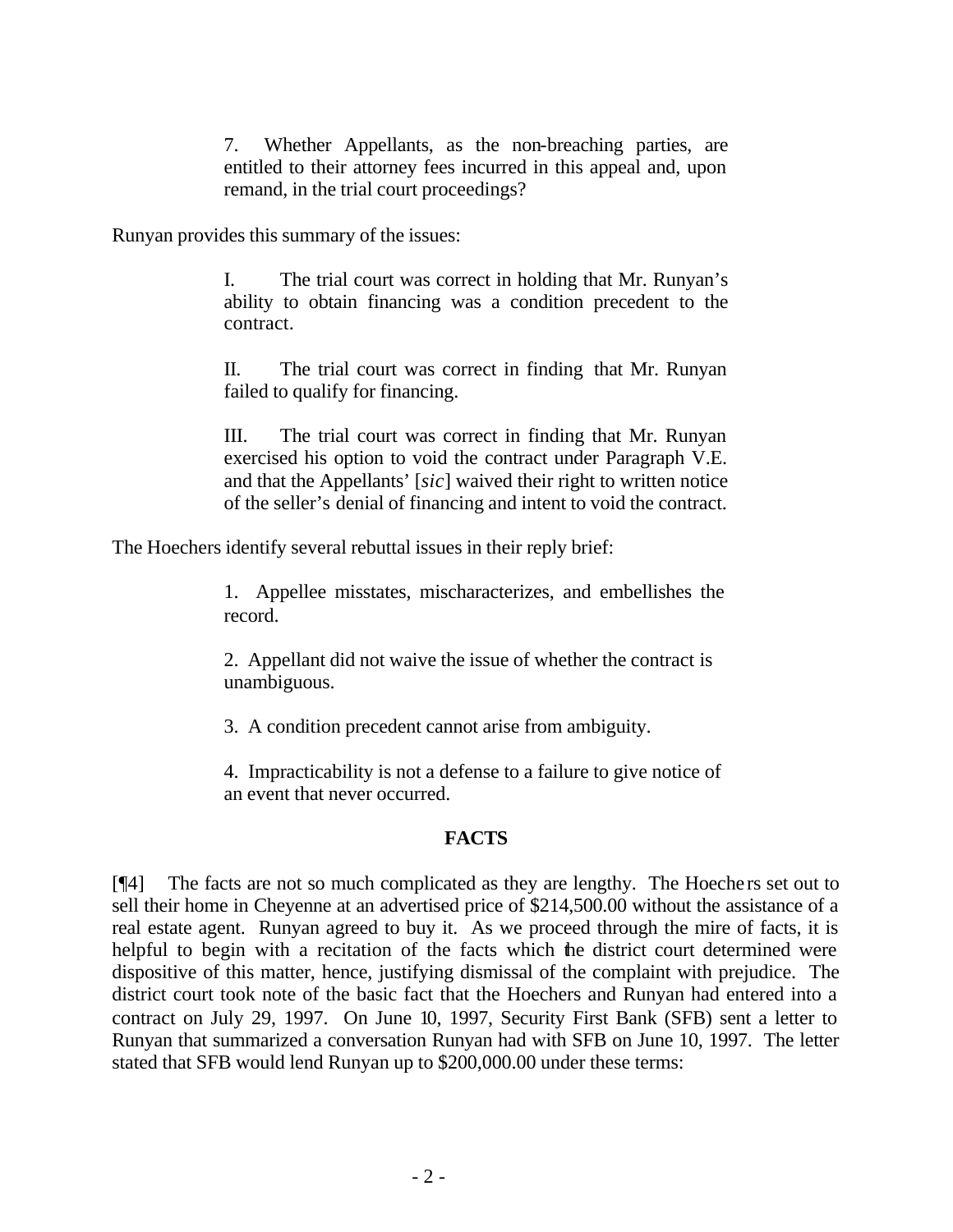A 5 year loan, priced at 1 year Treasury plus 300 basis points, with annual interest adjustments. Interest would be payable monthly.

A loan fee of 2% of amount financed paid by [Runyan].

The bank would lend up to 70% of appraised value of the residence purchased. Publicly traded stock, owned by [Runyan], will be pledged to the Bank in the amount equal to 30% of the loan amount financed as additional collateral.

[Runyan] will deposit an amount into the bank equal to Principal, Interest, Taxes and Insurance for one year to be held by the bank to be pledged as additional collateral.

Additional details of the proposal were eventually spelled out in a Truth-In-Lending disclosure statement. Those details included that, based on a loan amount of \$217,104.10, Runyan would make one monthly payment in advance and then make 59 monthly payments of \$1,565.94 beginning October 1, 1997, and then a balloon payment of \$223,160.94 on September 1, 2002.

[¶5] This sort of loan is characterized as a portfolio loan. Once Runyan received the June 10, 1997, commitment letter, he proceeded to look for a home in Cheyenne. Runyan was aided in his search by Dawn Chymych (Agent), and the Agent was to be paid for her services by a 3% commission on the selling price of the house. Runyan made an initial offer of \$207,000.00, but the Hoechers rejected that. At Runyan's suggestion, it was agreed that the Agent's commission would be paid by the Hoechers and, as consideration for that agreement, Runyan increased his offer on the home to \$216,500.00 — \$210,000.00 for the house, plus \$6,500.00 for the Agent's commission.

[¶6] The district court viewed the following provisions of the contract as important. The contract provided that Runyan made an earnest money deposit of \$1,000.00, and it provided that the approximate balance of \$215,500.00 was to be paid in cash, cashier's check, electronically transferred, or certified funds at closing. The district court found that the Agent had placed the balance to be paid at closing on the wrong line, and that no one noticed the mistake (the Hoechers contended that was not an "unnoticed" mistake, but exactly what the parties intended and, of course, that is precisely how the contract read). The district court also found that the Hoechers knew that Runyan was seeking unconventional financing for this real estate deal, and that they acquiesced in that method of "financing." The district court went on to rely heavily on Article V of the contract, which set out Runyan's responsibilities with respect to obtaining a loan. The closing on the property did not go as originally scheduled on August 25, 1997, and because SFB and Runyan failed to get an appraisal until August 28, 1997, the closing was rescheduled for September 2, 1997, the day after Labor Day. The appraisal valued the property at \$209,000.00, *i.e.*, the real value of the home, less the Agent's commission.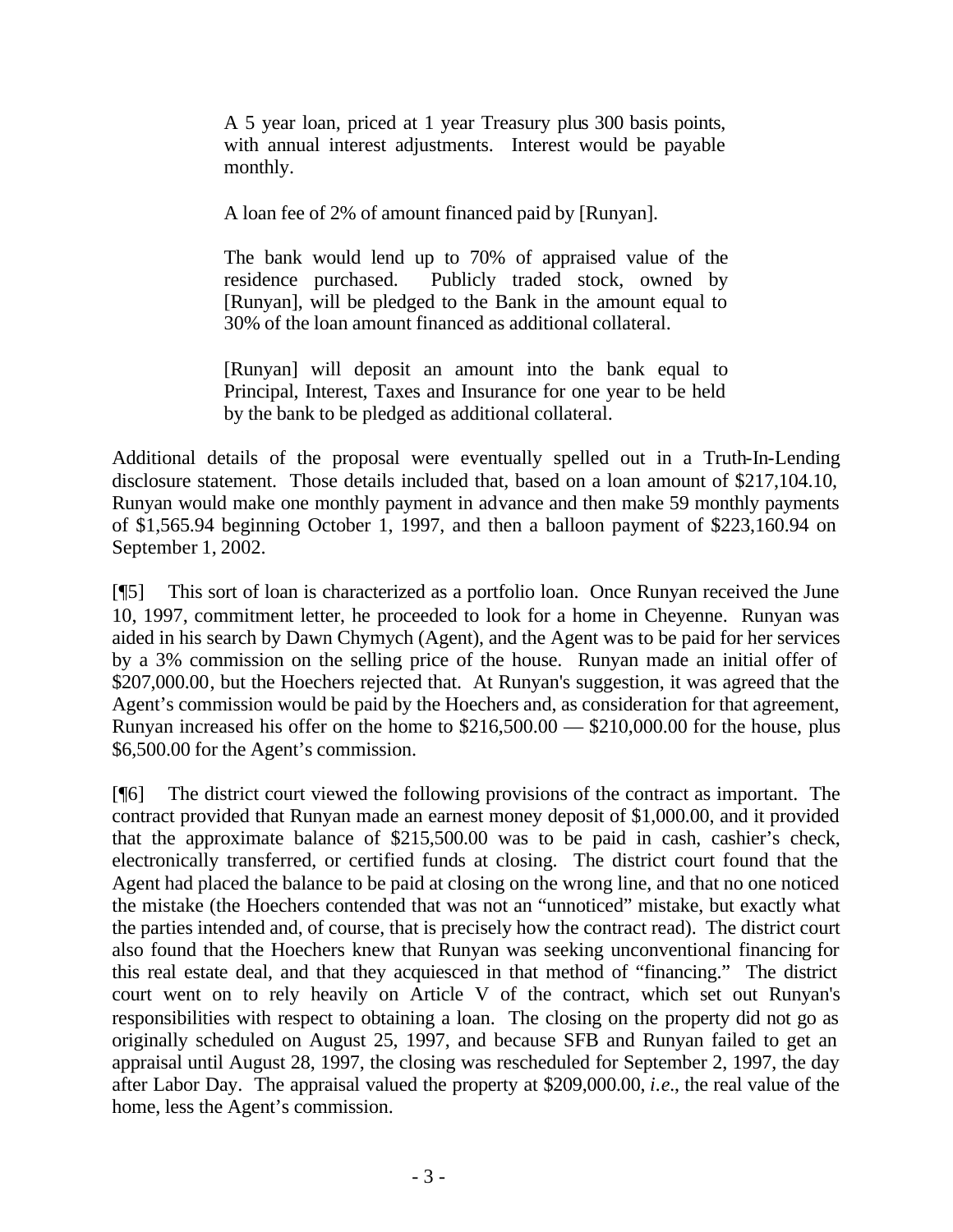[¶7] Because of these circumstances, SFB informed Runyan that he would have to make up for the difference by an additional pledge of stock. Runyan refused to pledge additional stock and, hence, SFB notified Runyan that the loan would be denied, though that did not occur until about a week after the scheduled September 2, 1997 closing. That letter was issued simply because Runyan refused to live up to his original agreement with SFB. The district court characterized SFB's action as changing the terms of the loan agreement and, therefore, Runyan had failed to qualify for such financing as initially was contemplated between him and SFB. By the terms of the contract, as construed by the district court, Runyan was obligated to give written notice to the Hoechers of the denial of financing, but he did not do so. The district court opted to excuse this failure on Runyan's part because the Hoechers did receive oral notice, and by their actions, waived written notice, as well as because holding Runyan to the written notice requirement would be "unconscionable."

[¶8] The district court's final conclusions were that Runyan validly exercised his option to void the contract, he was entitled to the return of his earnest money deposit, and because neither party had breached the contract, attorney's fees could not be assessed as provided for in the contract. The court then dismissed the Hoechers' complaint with prejudice.

[¶9] We agree with the rendition of the facts set out by the Hoechers because they are clearly demonstrated in the record. Runyan decided to relocate to Cheyenne because of the favorable tax climate and low cost of living. Runyan began negotiating with SFB for a loan to buy a home, as well as to seek employment with SFB. Runyan had not identified the house he wished to buy, but sent SFB a resume and a financial statement that showed he possessed assets in the amount of \$793,073.99. SFB then sent its letter of June 10, 1997, to Runyan as set out above. Although the loan was an unusual one and one not salable on the secondary market (hence, the name "portfolio loan" because it would have to remain in SFB's loan portfolio), SFB was willing to propose such a loan because Runyan was able to offer substantial collateral and because he had considerable personal wealth. Runyan then engaged the services of the Agent to help him find a home. He agreed to pay the Agent a commission of 3% of the selling price of the home. The Agent contacted the Hoechers, videotaped their home, and eventually Runyan personally viewed the property. All of Runyan's communications with the Hoechers were made through the Agent. After some negotiations, the Hoechers agreed to sell their home to Runyan for \$210,000.00. However, Runyan wanted to roll the Agent's commission into the selling price of the home, so the purchase price was amended to be \$216,500.00 (\$210,000.00 selling price plus \$6,500.00, the approximate amount of the commission to be paid to the Agent). The effect of that agreement is that Runyan would pay \$6,500.00 more to the Hoechers, and in exchange, the Hoechers would pay the \$6,500.00 to the Agent from the proceeds of the sale. The end result of this arrangement is that Runyan would have to put absolutely no cash into the deal. As noted above, the signed contract stated that Runyan would pay \$215,500.00 in cash or other certified funds at closing. In addition, the portion of the contract that spelled out the loan terms merely showed that the "Other" box had been checked, and all matters pertaining to the terms of any loan were crossed out.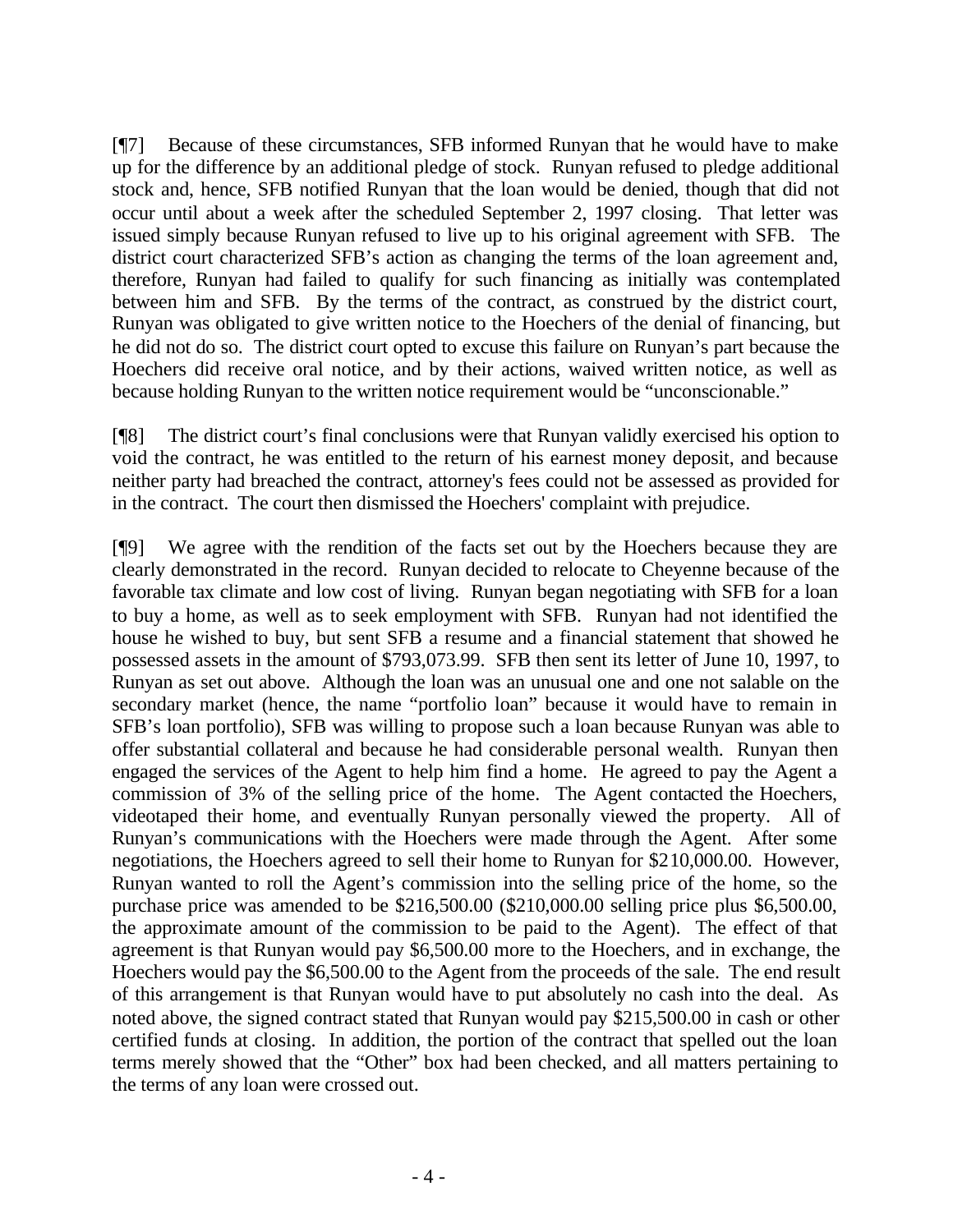[¶10] Matters became more complicated when the house appraised for \$209,000.00, and, of course, the \$6,500.00 commission had been added to that price. The SFB agreement was that it would lend up to 70% of the appraised value of the home, and the remainder of the purchase price would be collateralized by a margined pledge of publicly traded stock. Since SFB would only lend 70% of \$209,000.00, it was necessary for Runyan to pledge additional stock to make up the remaining 30% of the loan in order to consummate the closing. Runyan refused to do this, even though SFB continued to honor its agreement with Runyan to lend him money on the terms set out in its June 10, 1997 letter.

### **STANDARD OF REVIEW**

[¶11] Our primary focus in construing or interpreting a contract is to determine the parties' intent, and our initial inquiry centers on the language of the contract. If the language of the contract is clear and unambiguous, then we secure the parties' intent from the words of the agreement as they are expressed within the four corners of the contract. *Wolter v. Equitable Resources Energy Company*, 979 P.2d 948, 951 (Wyo. 1999); *Reed v. Miles Land and Livestock Company*, 2001 WY 16, ¶10, 18 P.3d 1161, ¶10 (Wyo. 2001). Common sense and good faith are leading precepts of contract construction. *Polo Ranch Company v. City of Cheyenne*, 969 P.2d 132, 136 (Wyo. 1998); *Reed,* ¶10. The interpretation and construction of contracts is a matter of law for the courts. *Mathis v. Wendling*, 962 P.2d 160, 163-64 (Wyo. 1998); *Reed,* ¶11.

#### **DISCUSSION**

[¶12] We hold that the contract to buy and sell real estate is unambiguous. Article III provides that Runyan would pay the balance due under the contract, the sum of \$215,500.00, at closing, in "cash, cashier's check, electronically transferred or certified funds." Runyan bypassed the other options in Article III: To obtain a new loan (per Article IV); to assume an existing mortgage; or, to give a note and mortgage to sellers. In Article IV, Loan Terms, the only notation is that a box marked "Other" was checked. The remainder of that Article was crossed out. It would have been a simple matter to append Runyan's agreement with SFB to the contract, but that was not done. Thus, we conclude that Article IV says nothing about the contract. Since Article IV has no meaningful content, it cannot have the effect of rendering the other express terms of the contract ambiguous. Article V of the contract sets out terms relating to a loan application. We view this provision as also saying nothing about the contract. It does indicate that Runyan would complete an application with a lender within five days, but to the extent that was done, it was pro forma and merely incorporated and otherwise recognized the terms of the June 10, 1997 commitment letter issued by SFB. If Runyan simply followed through with his arrangements with SFB, then he would have had cash or certified funds at closing, as was required by the contract. Both the district court and Runyan placed heavy reliance on paragraph E., of Article V, which allowed Runyan to void the contract if he failed to qualify for financing. We have determined above that that provision of Article V is inapplicable and meaningless with respect to the interpretation of this contract. Our conclusion in this regard is buttressed by the fact that the viable terms of the contract did not include a provision that the sale was contingent on Runyan's ability to